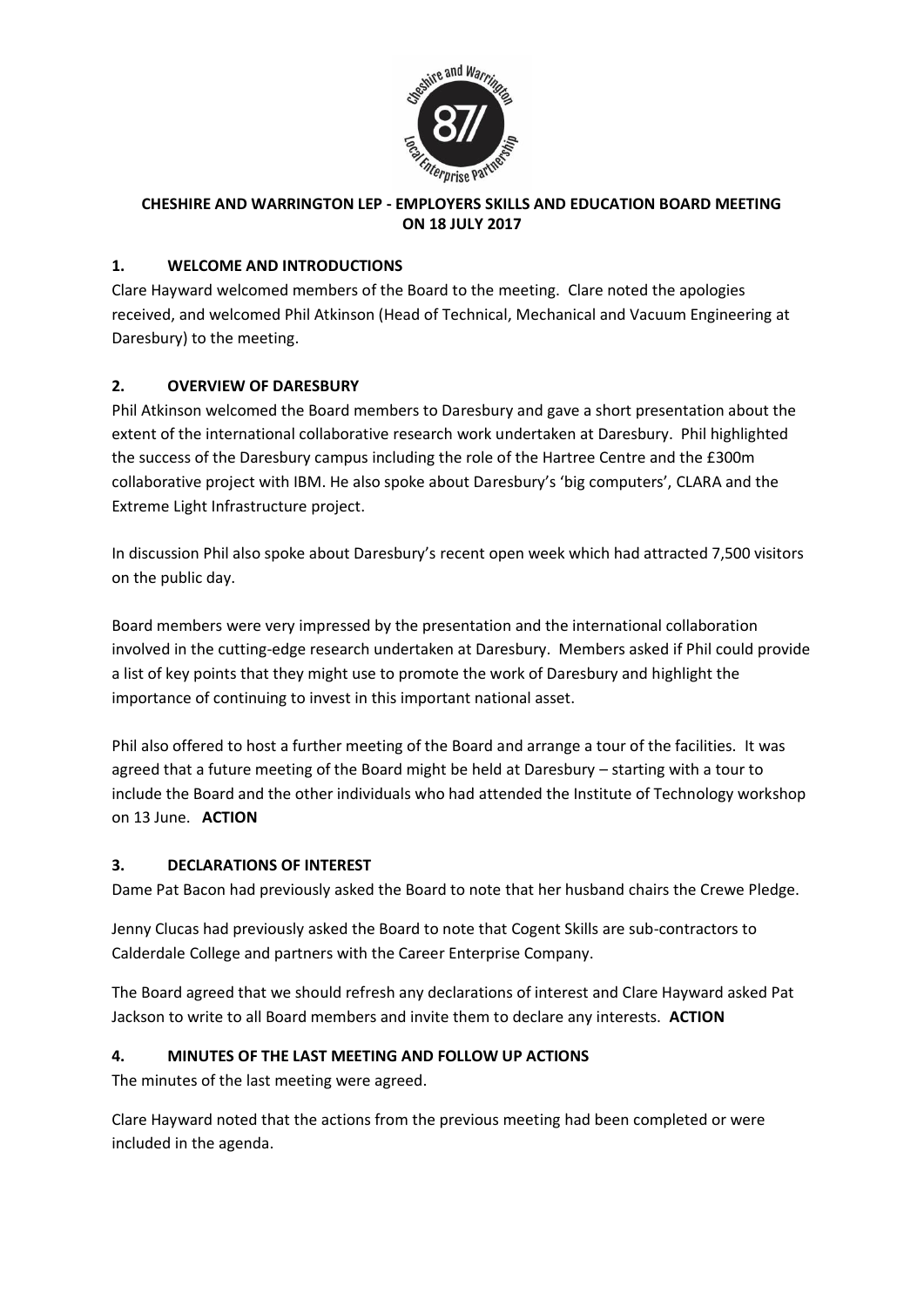

### **5. FEED-BACK FROM LAST LEP BOARD MEETING ON 21 JUNE**

Clare Hayward reported that she had updated the Board on the progress that had been made in relation to developing the skills strategy: In discussion the LEP Board agreed that:

- The focus should remain on inspiring and communicating and in rationalising the number of initiatives that were being put to employers and providers;
- Progress should continue to be made in putting employers at the heart of the skills strategy going forward. In doing that, it would be important to reach the SME community as well as the corporates;
- Work on progressing the Pledge model and enabling it to roll out across Cheshire and Warrington should continue. A business plan was being pulled together, which could lead to a bid for money to pump prime this work;
- Work around developing the Institute of Technology model should continue and it was recognised that this would be of value to the sub-region with or without the Government's endorsement;
- The skills agenda should establish strong links with future SEP refreshes to ensure resultant activity was aligned;
- The progress that had been made around diagnosing the problems around the targeting of European funding was welcome. Again, the Board welcomed the idea of bending existing and future funding towards the clear priorities that were being identified.
- It may be useful to discuss the cross-cutting skills issues at a future LEP Board awayday..

#### **6. OVERVIEW OF STRATEGIC ECONOMIC PLAN**

Mark Livesey gave a presentation about the refreshed strategic economic plan. The plan was launched on 7 July.

Mark explained that delivery plans – including a skills and education, a transport and a housing delivery plan would sit beneath the overall strategic economic plan.

In the subsequent discussion members:

- queried how the skills and education plan would sit with the delivery plans for transport, housing and major infrastructure projects.
- discussed the mobility of graduates and the relative attrition rates for graduates and apprentices
- considered the need to 'over-train' to compensate for the growing mobility of graduates and apprentices and suggested this might be an issue to address with the Institute of Technology
- highlighted the problems of parking and accessibility as factors affecting graduate attraction into Cheshire and Warrington
- noted that the apprentice levy is an opportunity to develop skills within Cheshire and Warrington but might be hindered by outdated views of apprenticeships
- discussed the importance of branding areas and expressed interest in the development of a marketing strategy for Cheshire and Warrington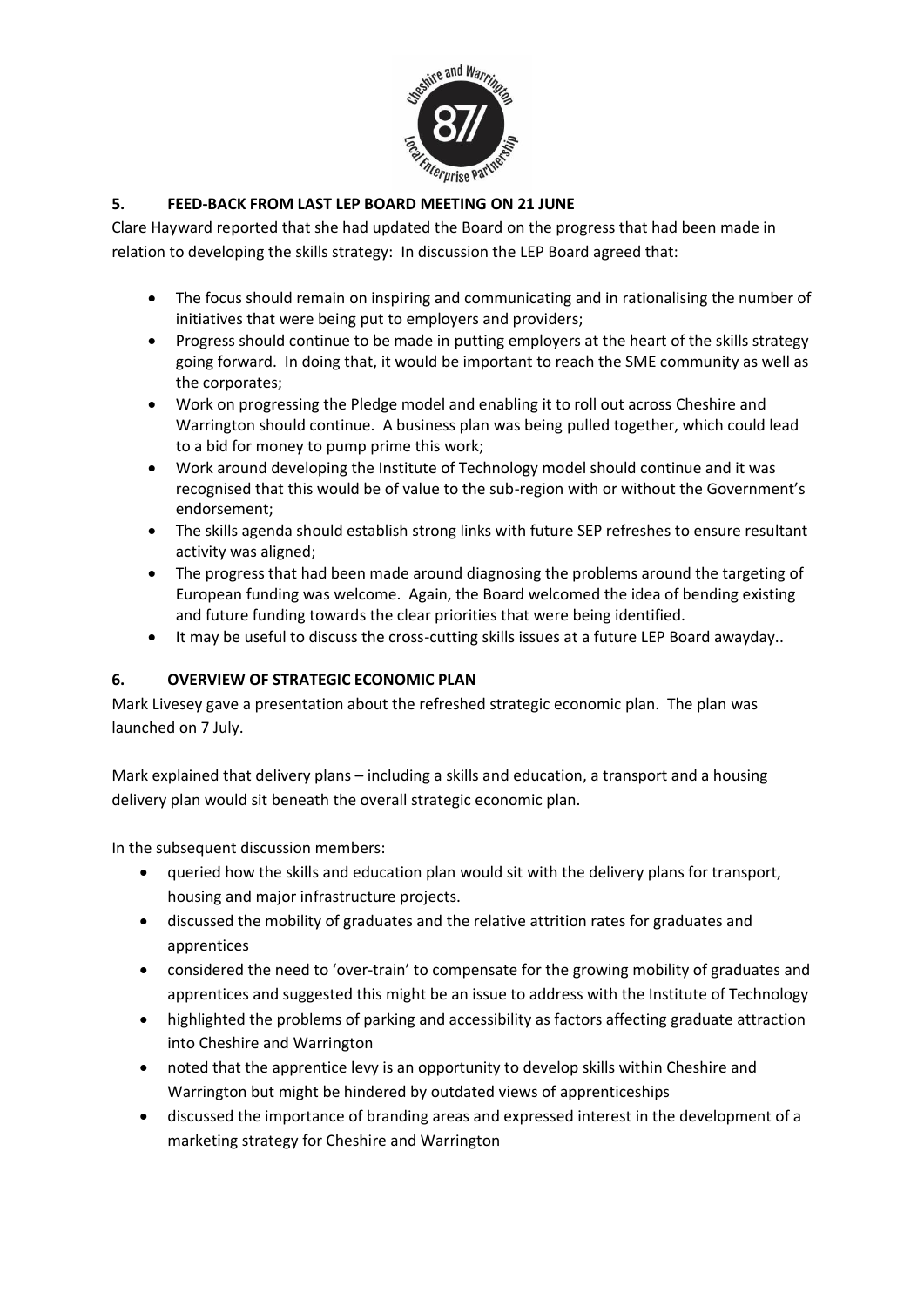

• noted the need to reconsider the changing nature of jobs (as highlighted recently at a North-West Business Leaders dinner.

It was agreed that representatives of Board members (Paul Taylor and Paul Colman) would meet to ensure skills and education issues would be fully reflected in the transport and housing delivery plans**. ACTION**

### **7. SKILLS PLEDGE**

Paul Colman tabled a note on the Skills Pledge. Paul noted the following progress:

- plans for a programme of 250 co-ordinated events in Crewe and the development of key messages to local schools
- positive initial discussions on the development of Skills Pledges in Warrington and Chester
- positive discussions with the 3 local authorities and all the FE colleges
- collaboration with the Youth Federation and a very positive discussion with the North-West Business Leaders
- active support for the Skills Pledge from the Cheshire Business Leaders (CBL) network who see the Pledge as a major initiative to help reduce duplication

As next steps Paul Colman would develop a more detailed business plan, to include aa governance structure, as the basis of an application for European Structural Funds later in the year. **ACTION**

# **8. INSTITUTE OF TECHNOLOGY**

Paul Taylor reported on progress to date. He noted very strong support from Cheshire Business Leaders for the concept of an Institute of Technology and their plans to host a breakfast meeting with a group of Chief Executives Officers (CEOs)and key decision makers in mid-September with the aim of securing senior level commitment and agreeing a governance structure involving CEOs of key businesses.

Paul noted recent Central Government announcements about Institutes of Technology and suggested that further announcements from Ministers were expected in September.

Members discussed the need for an Institute for Technology in Cheshire and Warrington. They agreed that the Institute of Technology should not be a building but should focus on driving up the quality training and education provision and encouraging groups of employers to work together with training and education providers to:

- pool knowledge and resources,
- establish a critical mass of learners and
- develop coherent packages of training and education with a strong focus on STEM and digital skills and the key sectors identified in the Strategic Economic Plan.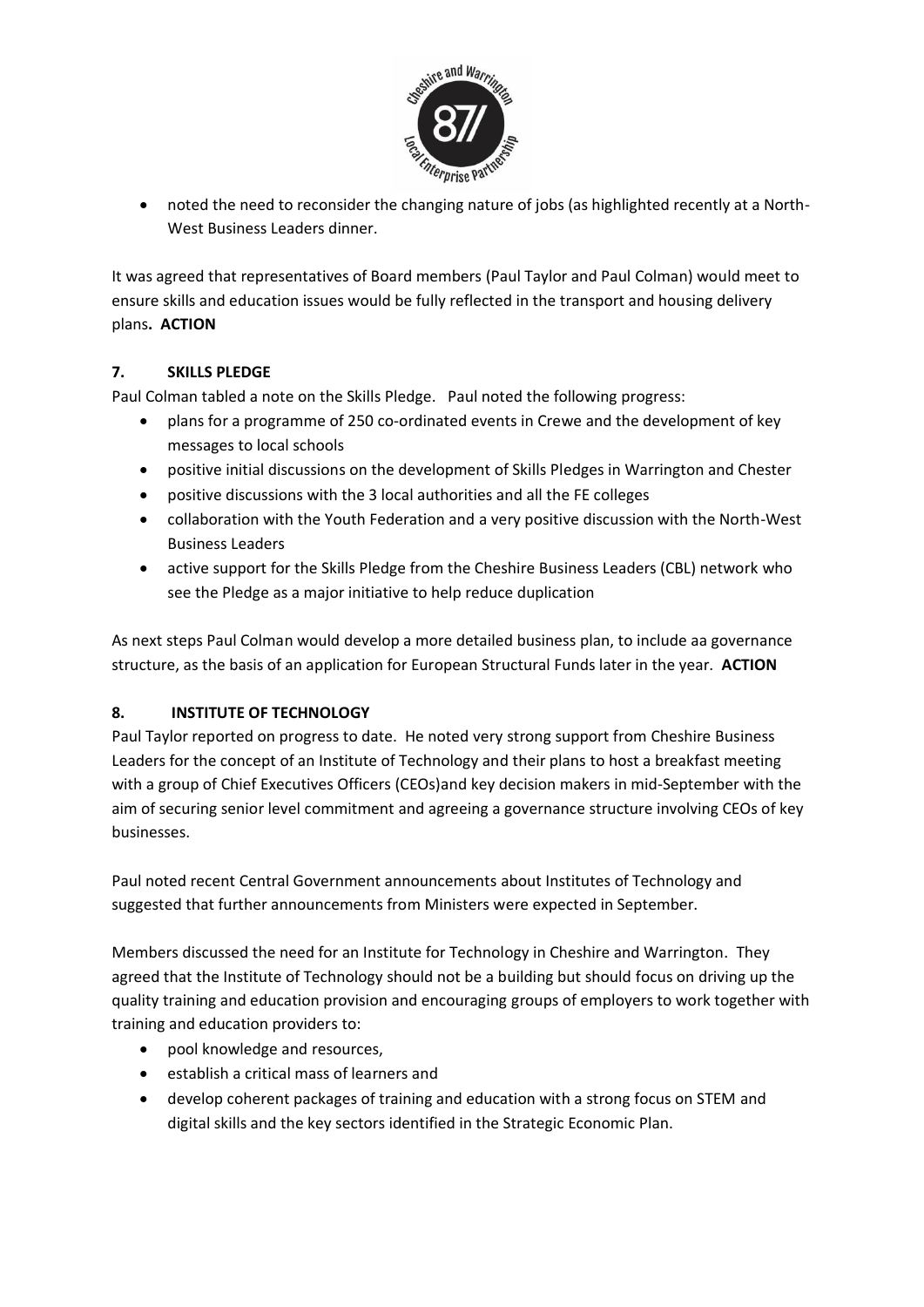

Members emphasised the importance of not under estimating the resources needed to develop a business plan for an Institute of Technology and the opportunities for learning from the experiences of Jaguar Land Rover and other employees developing similar concepts in the North West.

Paul Colman highlighted the opportunities of the Institute of Technology with a focus on employers in key sectors and key geographies adding real value to the development of the Skills Pledge and a coherent programme of support that put employers at the heart of inspiring, informing and communicating about new technologies, job opportunities and progression routes. Pat Jackson tabled the latest note on the plans for an Institute of Technology.

Next steps would include the planned business breakfast hosted by Cheshire Business Leaders and further discussions with individual members who might draw groups of employers in key sectors together with providers, local authorities and other key partners to start mapping out the scope of collaborative work to:

- pool knowledge and resources,
- establish a critical mass of learners
- develop more innovative approaches to encourage larger employers to over train to meet the needs of smaller businesses
- develop coherent packages of training and education with a strong focus on STEM and digital skills and the key sectors identified in the Strategic Economic Plan. **ACTION**

# **9. PROGRESS ON COMMUNICATIONS HUB**

In the absence of Jane Ingram and Emma Garbutt, Pat Jackson reported that the proposed meeting to scope the purpose of the communications hub had not yet taken place because of difficulties in contacting key people with in Lloyds.

It was agreed that a meeting should be arranged as soon as possible – to involve, if possible, Jim Carroll, Paul Colman, Gary Steen (TalkTalk and LEP BOARD member), Steve Bellairs (Skills and Growth Co), Jane Ingram or Emma Garbutt. **ACTION**

# **10. ESF Future Bidding Round**

Mark Livesey reported that a paper on the future ESF bidding round was to be considered at the next meeting of the sub-regional Management Board of Local Authorities Chief Executives and the LEP. Of the £112 million ESF budget £50 million was still to be allocated to projects. The allocations would address the strategic priorities of the Employers' Skills and Education Board including the importance of inclusive growth.

It was proposed that a working group, chaired by Mark, would be established with the local authorities to oversee the preparation of documents setting out the priorities for the next bidding round. It was also proposed that sub-groups on key areas would be established including a subgroup on skills and education (chaired by Pat Jackson).